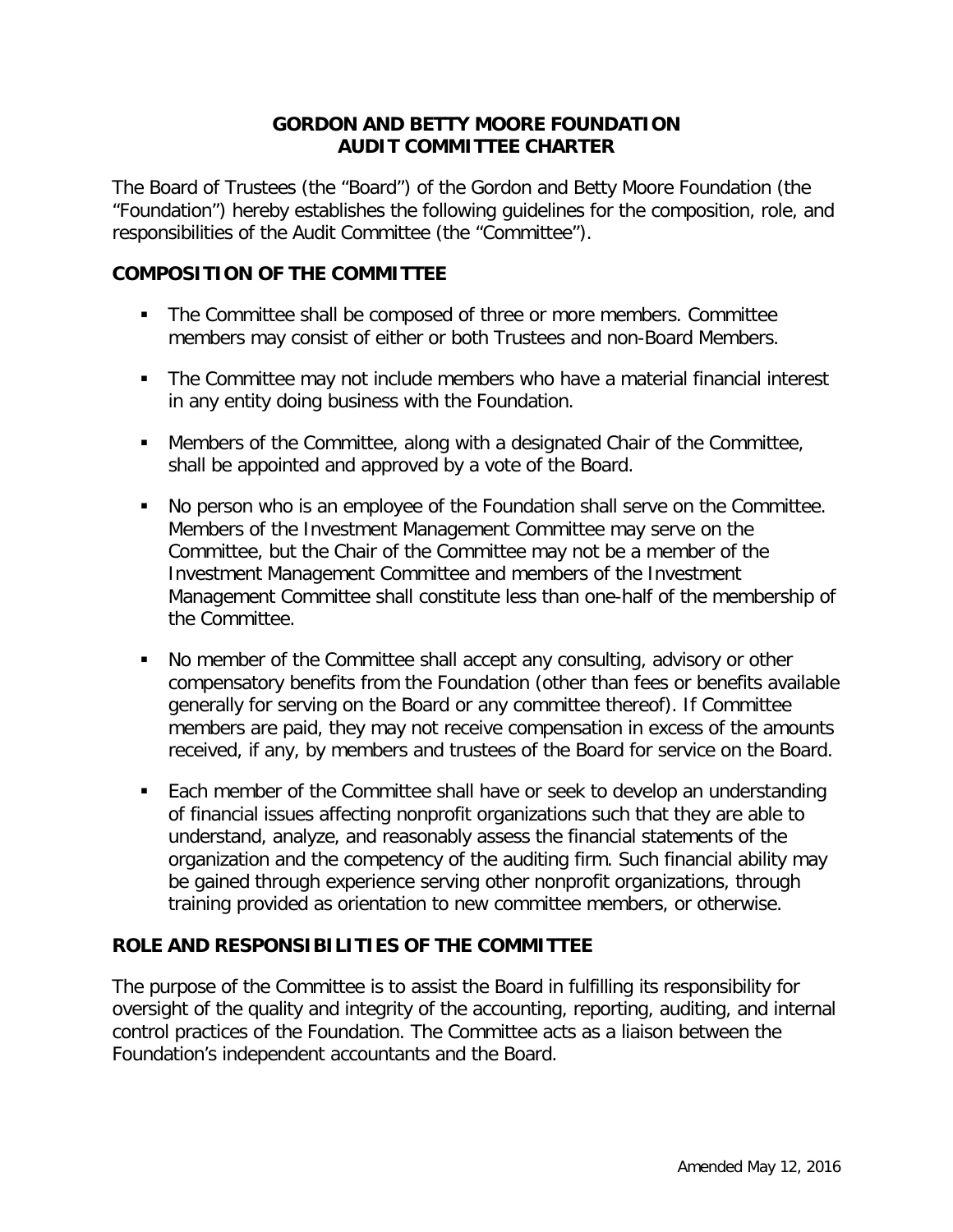It is the responsibility of the Foundation's management to maintain appropriate systems for accounting and internal control, and to prepare financial statements in accordance with generally accepted accounting principles. It is the responsibility of the independent accountants to plan and carry out a proper audit.

The Committee:

- recommends to the board for approval the retention and termination of the independent auditor, ensuring that the auditing firm recommended has the requisite skills, experience, and independence o carry out the auditing function.
- reviews and approves performance of any non-audit and non-tax services to be provided by the auditing firm.
- approves and may negotiate the compensation of the auditor on behalf of the Board.
- receives and reviews with management and the independent accountants:
	- the annual financial statements and related footnotes;
	- $\blacksquare$  the auditor's report on the financial statements;
	- the communications the independent accountants are required
	- to report in accordance with professional auditing standards;
	- the financial management letter, if any.
- confers with the independent accountants to satisfy Committee members that the financial affairs of the Foundation are in order and reviews with management and the independent accountants:
	- the quality and adequacy of the accounting principles adopted by the Foundation;
	- any significant changes to the audit plan or scope of work
	- **during the course of the audit;**
	- **a** any problems the auditors may have had obtaining access to all requested records, data and information;
	- any disagreements with staff which, if not satisfactorily resolved, would have caused them to issue a nonstandard audit report;
	- the issues, if any, covered in the financial management letter
- determines whether to accept the annual financial statements and auditor's report thereon and forwards such to the Board along with any comments of its own as may be appropriate.
- meets in private session with the independent accountants to discuss the quality of the Foundation's financial systems and accounting personnel.